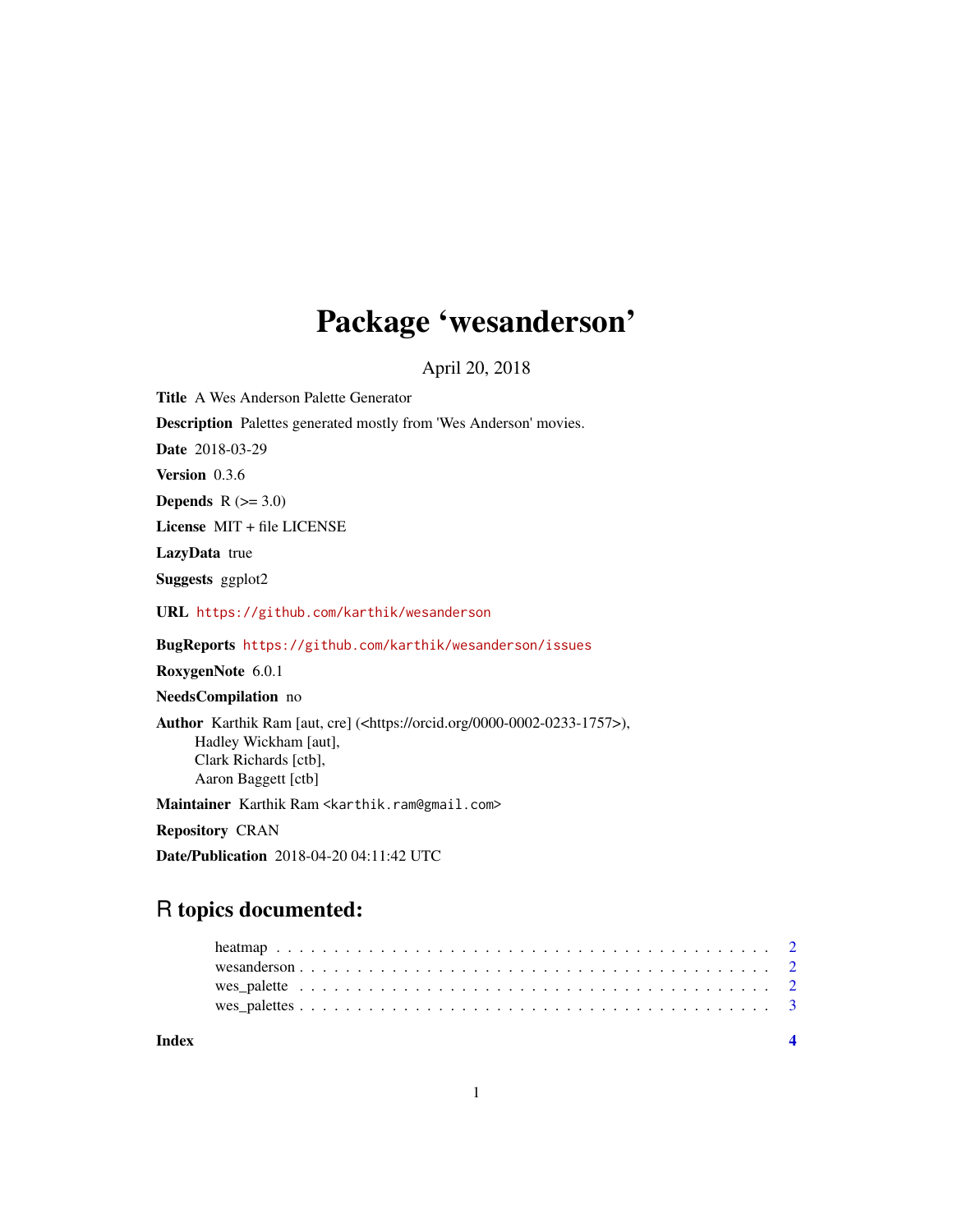<span id="page-1-0"></span>heatmap *heatmap*

#### Description

A heatmap example

#### Usage

heatmap

#### Format

An object of class data. frame with 144 rows and 5 columns.

wesanderson *wesanderson*

#### Description

list of palettes from Wes Anderson movies

#### Details

list of palettes from Wes Anderson movies

<span id="page-1-1"></span>wes\_palette *A Wes Anderson palette generator*

#### Description

These are a handful of color palettes from Wes Anderson movies.

#### Usage

```
wes_palette(name, n, type = c("discrete", "continuous"))
```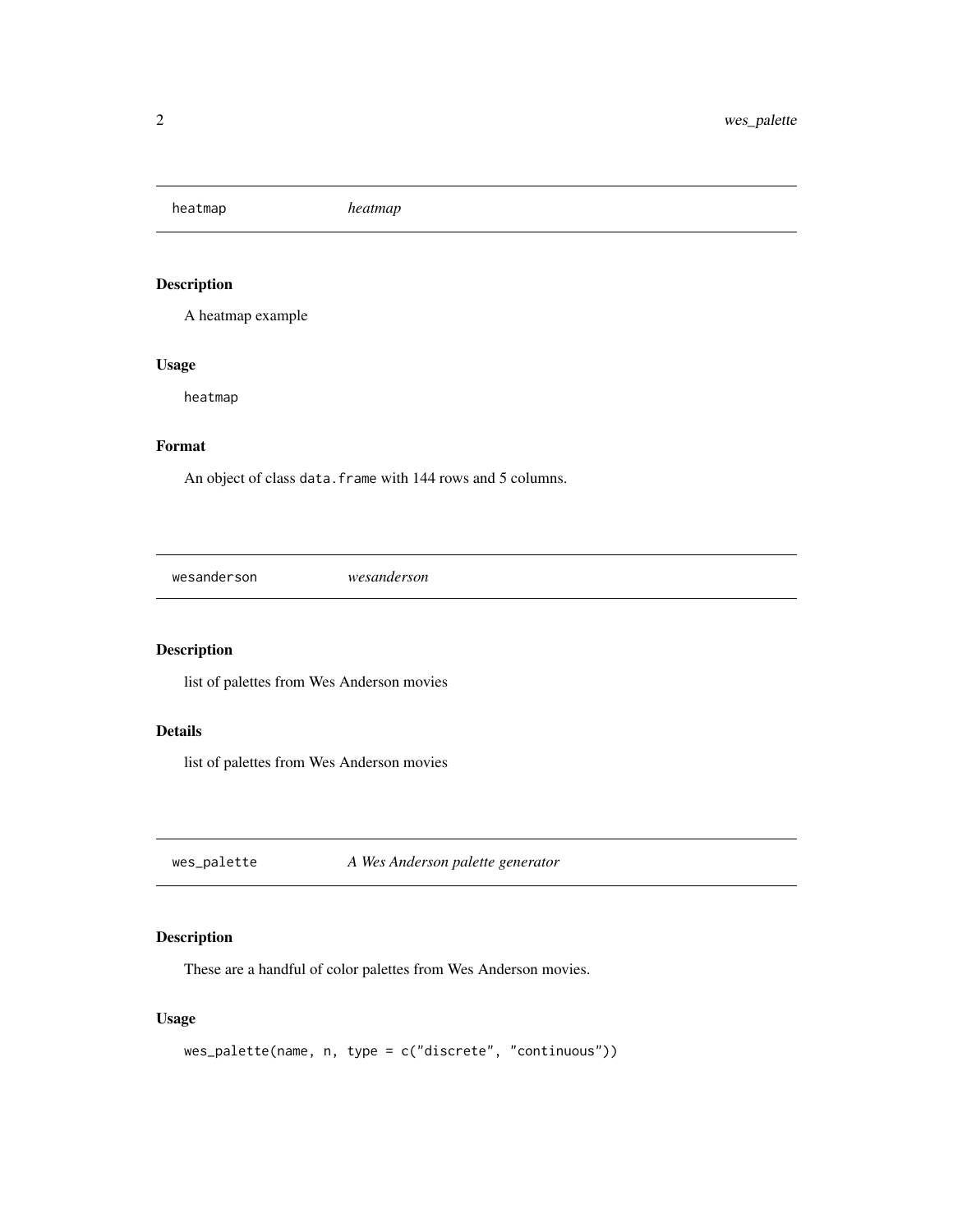#### <span id="page-2-0"></span>wes\_palettes 3

#### Arguments

| name | Name of desired palette. Choices are: BottleRocket1, BottleRocket2, Rushmore1,<br>Royal1, Royal2, Zissou1, Darjeeling1, Darjeeling2, Chevalier1, FantasticFox1<br>, Moonrise1, Moonrise2, Moonrise3, Cavalcanti1, GrandBudapest1, GrandBudapest2,<br>IsleofDogs1, IsleofDogs2 |
|------|-------------------------------------------------------------------------------------------------------------------------------------------------------------------------------------------------------------------------------------------------------------------------------|
| n    | Number of colors desired. Unfortunately most palettes now only have 4 or 5<br>colors. But hopefully we'll add more palettes soon. All color schemes are de-<br>rived from the most excellent Tumblr blog: Wes Anderson Palettes. If omitted,<br>uses all colours.             |
| type | Either "continuous" or "discrete". Use continuous if you want to automatically<br>interpolate between colours. @importFrom graphics rgb rect par image text                                                                                                                   |

#### Value

A vector of colours.

#### Examples

```
wes_palette("Royal1")
wes_palette("GrandBudapest1")
wes_palette("Cavalcanti1")
wes_palette("Cavalcanti1", 3)
# If you need more colours than normally found in a palette, you
# can use a continuous palette to interpolate between existing
# colours
pal <- wes_palette(21, name = "Zissou1", type = "continuous")
image(volcano, col = pal)
```
wes\_palettes *Complete list of palettes*

#### Description

Use [wes\\_palette](#page-1-1) to construct palettes of desired length.

#### Usage

wes\_palettes

#### Format

An object of class list of length 19.